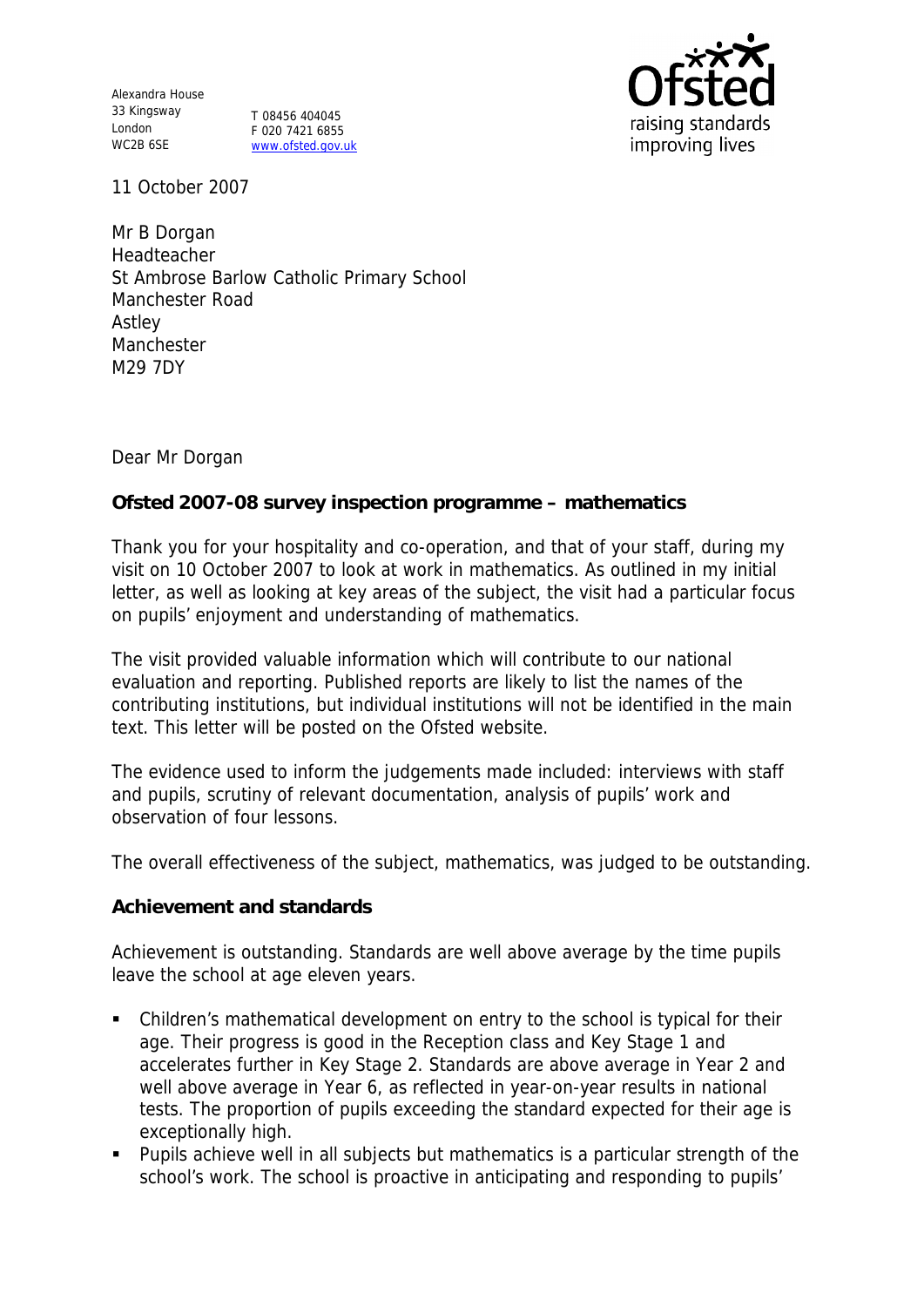learning needs from the start of their schooling. Support from a well-directed team of learning assistants in the younger age groups, and from an experienced teacher in Key Stage 2, enables pupils with identified needs of any form to work confidently alongside other pupils in mainstream lessons. Pupils with learning difficulties and/or disabilities achieve results that are frequently above what might be expected.

# **Quality of teaching and learning**

Teaching and learning are good.

- **Teaching is consistently good, some is outstanding. Teachers have high** expectations. They demand the best from pupils in oral and written work and pupils respond very well, gaining in confidence and self-esteem.
- Very good relationships between teachers and pupils foster a lively and productive climate for learning in which all pupils thrive. They gain personal satisfaction from their learning, and it shows in their good attitudes and determination to do well.
- All activities and written exercises contain elements of challenge as well as providing good opportunities for consolidating learning. This stretches pupils' thinking skills and develops their curiosity about the use and application of mathematics. Pupils' work is marked thoroughly and teachers follow up marking with questions.

### **Quality of the curriculum**

The curriculum is good.

- The curriculum in the Reception class has been redesigned this year. It is exciting, stimulating and relevant to children's ages. It is hastening their progress. The curriculum in Years 1 to 6 is flexible, allowing for a quick response to national initiatives and to pupils' specific needs.
- The school is innovative in its practices, for example, in sending home mathematical games for homework in Key Stage 1. These make learning fun as well as helping parents to understand how their children's operational skills and concepts of number are developing.
- Regular practice of mental mathematics underpins pupils' success in every aspect of the subject. This, combined with a traditional approach to the teaching of mathematical skills, secures pupils' confidence in being able to 'have a go' at whatever task is put before them. They enjoy mathematics.

**Leadership and management**

Leadership and management are outstanding.

• The subject leader's work is exemplary. It makes extremely good use of information from assessment to check on and influence the progress of every pupil.